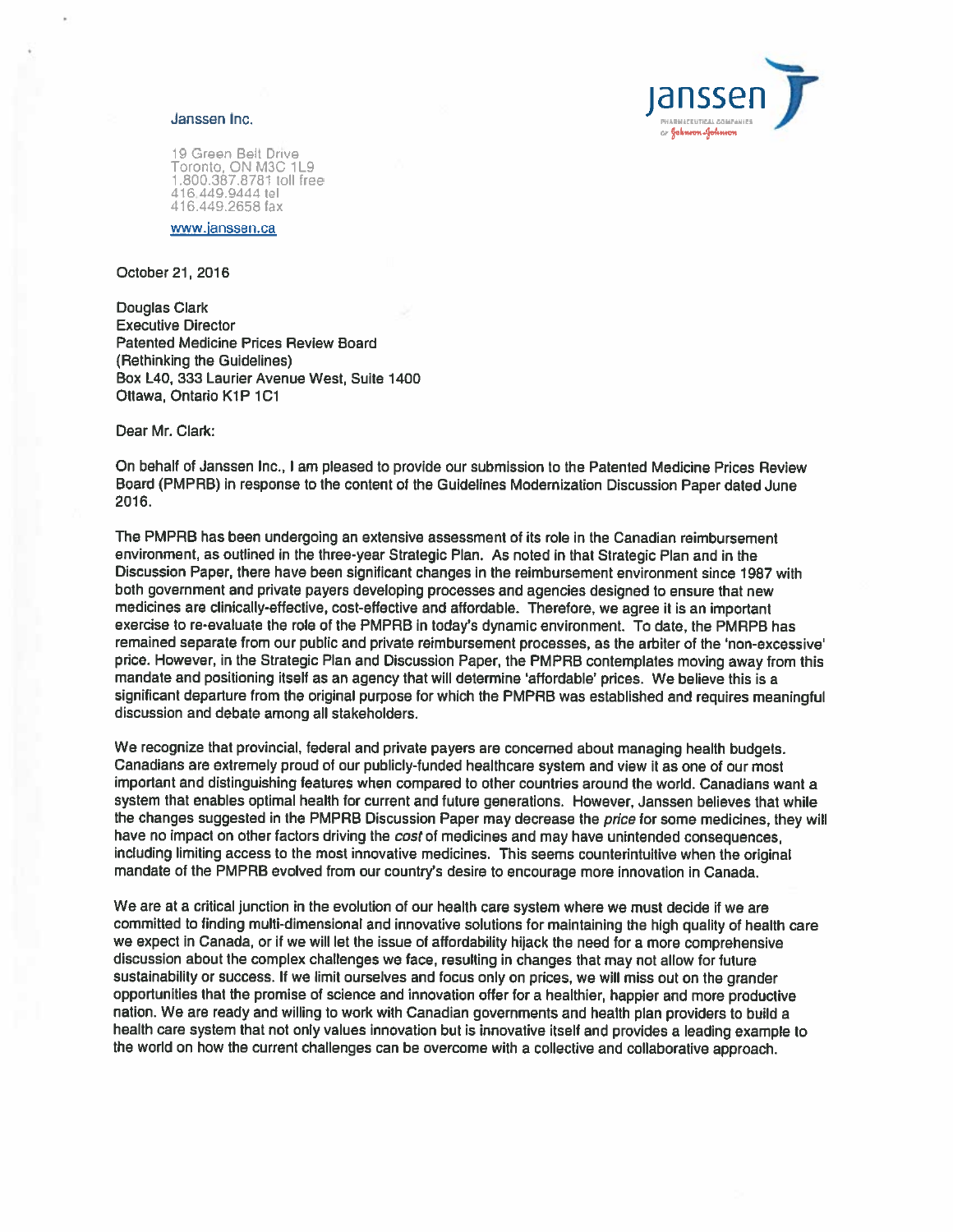

Janssen is aligned with the input provided by Innovative Medicines Canada with regards to this matter. In addition, please note that the Innovative Medicines Canada submission provides greater detail on many of the topics raised in this submission.

Attached is our analysis of the ideas put forward in the Discussion Paper. Given the important nature of this review, we have endeavored to provide thoughtful and meaningful feedback beyond the questions posed in the Guidelines Modernization Discussion Paper. We also welcome the opportunity to bring together the key players in our healthcare system to have a more fulsome discussion on how to build solutions that work, are not duplicative and do not create unintended consequences.

Singerel Chris Halyk

President

cc: Carole Watson, Director, Strategic Pricing, Janssen Inc. Dr Mitchell Levine, Vice-Chairperson, Patented Medicine Prices Review Board Normand Tremblay, Member, Patented Medicine Prices Review Board Carolyn Kobernick, Member, Patented Medicine Prices Review Board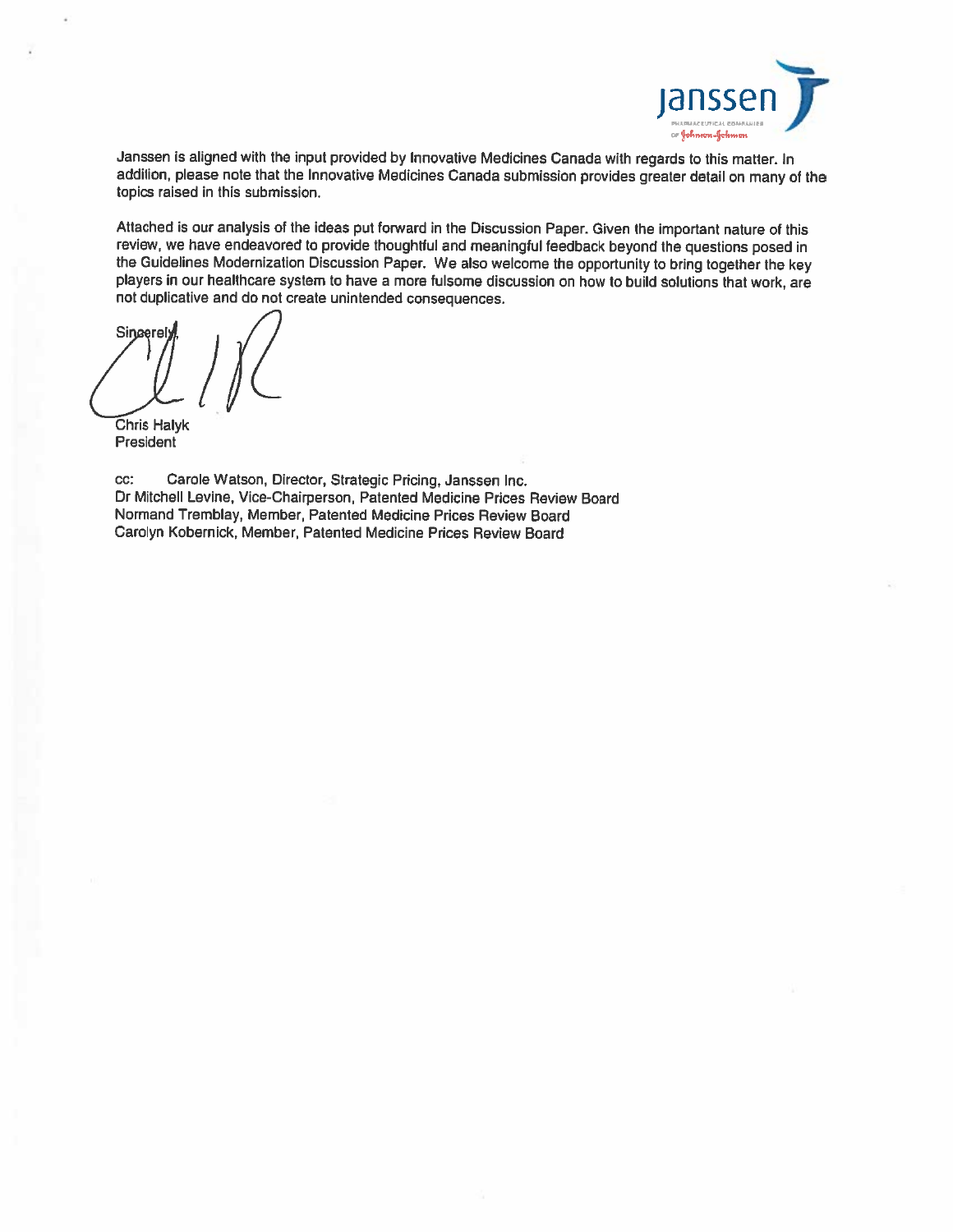

## **Comments on: PMPRB Guidelines Modernization Discussion Paper Released: June 2016**

The PMPRB Guidelines Modernization Discussion Paper presents a viewpoint supporting the need for significant change in the approach to setting a ceiling price for medicines in Canada. We agree that the reimbursement environment has changed significantly since the inception of the PMPRB and it is an appropriate time for the PMPRB to assess its mandate, effectiveness and relevance. However, the concepts discussed in the Paper, if implemented in isolation of the roles and functions of other bodies in the entire reimbursement process, will not achieve the goal that government should be focused on, namely, optimal access to medicines for all Canadians.

### *Key Points:*

- *Amendments suggested in the Discussion Paper will not significantly contribute to healthcare sustainability and may have the unintended consequence of decreasing access to innovative medicines for Canadians*
- *The mandate of the PMRPB does not and should not include an assessment of affordability*
- *Innovative medicines provide significant positive impact to Canadians and our health care system; therefore, therapeutic value must be included in any pricing assessment*
- *Amendments suggested in the Discussion Paper cannot and should not be considered unless the legislative mandate of the PMPRB is fully debated and changed by Parliament*
- *All stakeholders need to collaborate in order to determine the best way to pay for innovation as an investment in the future health of Canadians*

# **First Principles**

Canadians value our high-quality healthcare system, and we are admired around the world for our drive and desire to provide equal access to health care for all of our citizens. We understand the interconnectedness and positive impact a healthy population has on quality of life, productivity and economic stability and success. Therefore, all health policies in Canada, including pharmaceutical pricing regulations, need to start with the principle of ensuring optimal healthcare for all Canadians.

Canada needs to remain a country where innovative high-quality treatments are available to all citizens. It is befitting a country with the global stature of Canada to promote and maintain regulatory, economic and health policies that encourage and support the development and utilization of innovative treatments. The current government's Innovation Agenda is designed to support this concept, as does the *Patent Act*, which governs the PMPRB.

Any changes to the PMPRB operating guidelines or legislation need to start with these principles.

Our goal is to ensure that any guidelines modernization is done in a way that allows Canada to continue to be a premier country for new medicines, which benefit patients, the health system and the economy. The system should ensure that Canadians have the ability to choose the best therapeutic options.

It is Janssen's concern that some of the ideas put forward in the Discussion Paper could work against the goal of maintaining a world-class healthcare system and optimal health for Canadians.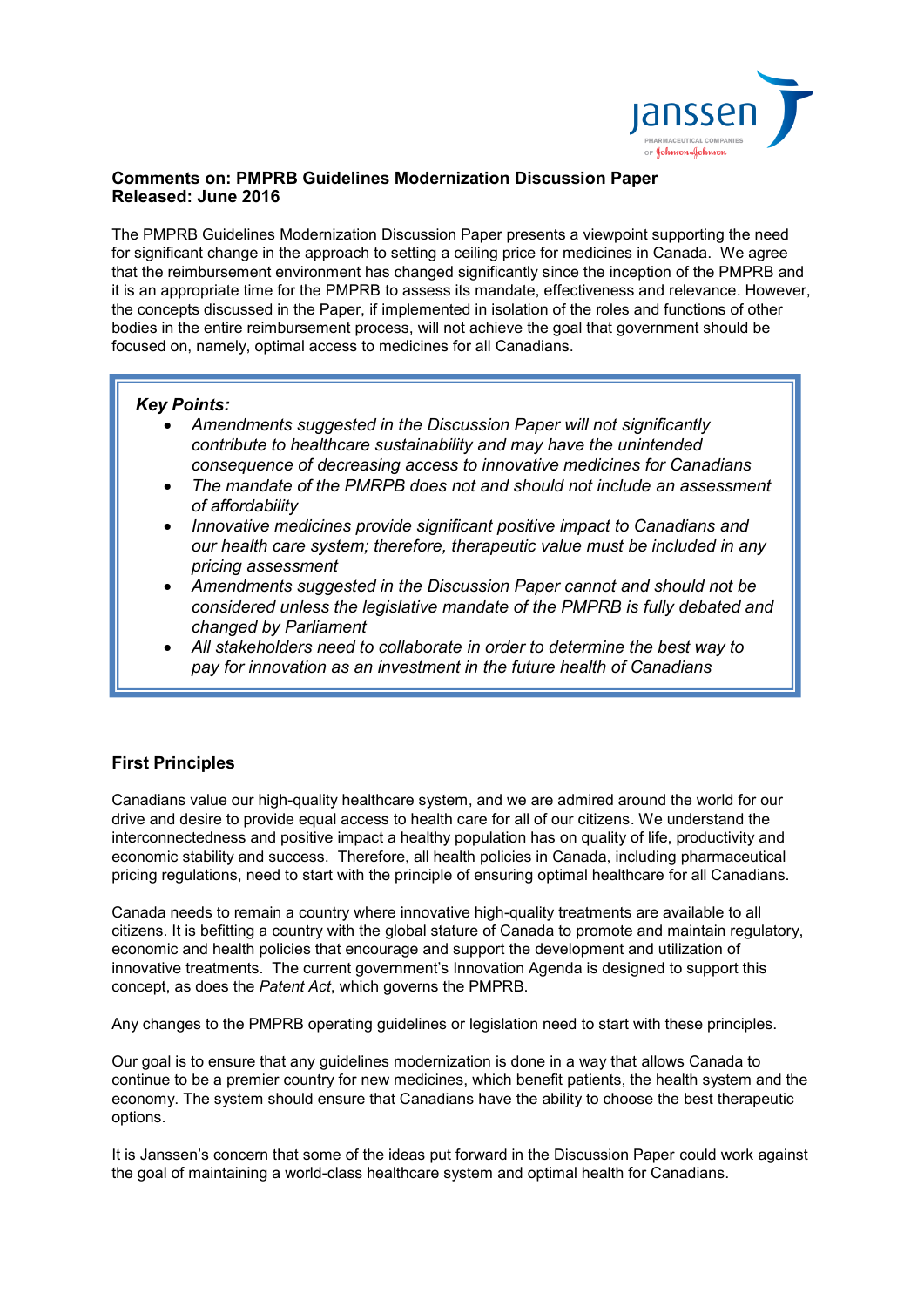

## **Determining an Appropriate Price Must Necessarily Incorporate Therapeutic Value**

Recent public discourse about the price of medicines has lost focus on the value and positive impact a drug has on individual patients, caregivers, the healthcare system and society. The PMPRB has suggested that therapeutic value assessments be eliminated from the price tests and be replaced by a focus on potential for monopoly power and an assessment of affordability. Therapeutic value must continue to be considered as an important factor when assessing excessive price for the simple fact that the price of any product is determined, at least in part, based on the benefits it brings to the consumer. For this reason, Section 85 of the *Patent Act* clearly states that therapeutic class is a factor that must be considered by the PMPRB in its assessment of excessive pricing.

The PMPRB is regulated by the *Patent Act* which inherently supports innovation. Janssen fundamentally disagrees with the statement on page 14 of the Discussion Paper that the PMRPB regime can be divorced from the context of its enabling statute and from that *Act'*s goal of encouraging innovation for the benefit of consumers. Consumer protection is not only about price. The role of the PMPRB in the context of the *Patent Act* is to protect consumers in two ways: (1) By rewarding pharmaceutical patentees for innovation, thus encouraging development of further lifesaving and life-improving medicines for the benefit of all Canadians; and (2) By ensuring that prices of patented medicines are not excessive. This two-fold consumer protection role is entirely consistent with the PMPRB's place in the patent laws of Canada. Proposals such as dispensing with therapeutic benefit and even penalizing medicines that represent the greatest levels of innovation are directly contrary to the fundamental context of the PMPRB, which is to encourage and not stifle innovation. The suggested changes are undervaluing the concept of patents.

Innovative medicines provide significant value to the healthcare system. Several studies have clearly demonstrated that use of innovative medicines consistently results in not only improved outcomes for individual patients, but decreased costs in other parts of the system and greater societal benefits.<sup>123456</sup> This inherently makes sense; if a patient can be cured of Hepatitis C, they will no longer need ongoing treatment, and they will not require a costly liver transplant. If a patient with schizophrenia can be maintained in the community with appropriate medicines, they will not incur costly hospital stays and will have an opportunity to be a contributing member of society. To assess the price of a medicine without incorporating some assessment of its therapeutic value displays an inherent lack of understanding of the significant positive impact medicines have made on the overall health of Canadians and the healthcare system. We know of no other international pricing regime that focuses on economic factors and excludes therapeutic factors.

In the Discussion Paper, the PMPRB suggests that products with the greatest therapeutic advantage should be subject to the greatest regulatory oversight. Again, this is counterintuitive to the mandate of the PMPRB and its enabling statute*.* Fundamental to pharmaceutical pricing regimes around the world is the concept of rewarding innovation. It is concerning that several ideas in the Discussion

-

<sup>&</sup>lt;sup>1</sup> Lorier & Rawson, Lessons for a national pharmaceuticals strategy in Canada from Australia and New Zealand. Can J Cardiol 2007; 23:711;

<sup>&</sup>lt;sup>2</sup> Lichtenberg FR. Pharmaceutical innovation and longevity growth in 30 developing and high-income countries, 2000-2009. National Bureau of Economic Research (NBER), Working Paper n. 18235, July 2012.

<sup>&</sup>lt;sup>3</sup> Lichtenberg FR, The impact of pharmaceutical innovation on premature cancer mortality in Canada, 2000-2011. Int J Health

<sup>&</sup>lt;sup>4</sup> Hermus et al. Reducing the health care and societal cost of disease. The role of pharmaceuticals.

The Conference Board of Canada, 2012.

<sup>&</sup>lt;sup>5</sup> Lichtenberg FR. Benefits and costs of newer drugs: An Update. National Bureau of Economic Research (NBER), Working Paper no. 8996, 2002.

<sup>6</sup> Rawson NSB (2016). How might the choice of prescription drugs in provincial public insurance plans be impacted if a costcontrol system like New Zealand's was adopted in Canada? Canadian Health Policy, September 26, 2016.Toronto: Canadian Health Policy Institute. URL: www.canadianhealthpolicy.com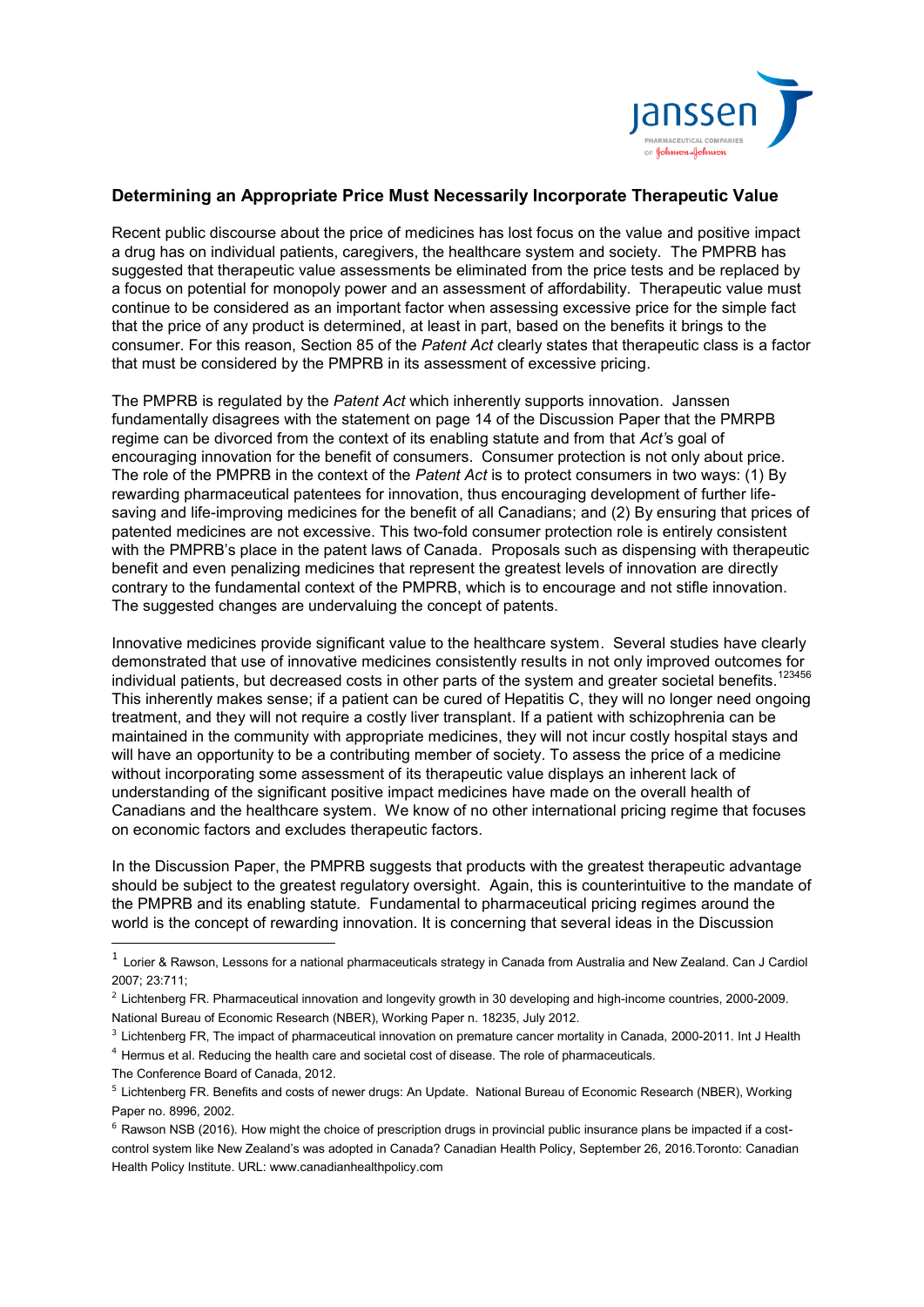

Paper appear to penalize the most innovative medicines that are likely to have the greatest impact for patients.

Assessing price without incorporating therapeutic value would disconnect the PMRPB from the rest of the reimbursement processes in Canada, and would make it an outlier in the way price regulation is approached internationally. The PMPRB needs to look closely at any guideline or legislative changes it considers, and how they fit into the larger reimbursement ecosystem. There are significant issues with the way medicines are assessed for reimbursement in Canada, partly because the development of agencies such as PMRPB, CADTH, and pCPA has happened in a reactive and piecemeal way. Going forward, to optimize the system, all agencies and stakeholders need to work together to develop more holistic and innovative approaches to access so that innovative treatments can reach Canadians in a timely manner. Any changes to the PMPRB Guidelines made separately from collaboration with other parts of the reimbursement ecosystem are unlikely to have the desired effect of increasing access or improving the overall sustainability of our healthcare system.

#### *Recommendations:*

- *Review the current system of incorporating therapeutic value into price assessments with the goal of appropriately encouraging innovation*
- *Ensure any proposed changes are not penalizing innovation*
- *Work in collaboration with all stakeholders to address healthcare sustainability concerns*

# **Guideline changes proposed in the Discussion Paper require legislative amendment**

The Discussion Paper raises the concept of 'affordable', as opposed to 'excessive', when determining a ceiling price. However, it is our view that the PMRPB does not have the mandate to assess affordability.

The intent of Parliament in creating the PMPRB was not to drive down prices, but to support and encourage innovation through the *Patent Act*, while ensuring that prices for patented medicines are not excessive. The ideas in the Discussion Paper contravene that Parliamentary intent by disregarding the plain and ordinary meaning of the word 'excessive', and instead, substituting the concept of 'affordability'. The *Patent Act* clearly outlines the factors that need to be considered by the PMPRB when determining if a price is excessive. In general they are; the price in Canadian markets, international prices, the prices of other products in the same therapeutic class and the Consumer Price Index. Nowhere in these factors is the concept of regulating pricing based on affordability.

The Discussion Paper is correct in that there have been many changes in the reimbursement environment in Canada since 1987, including:

- greater budgetary pressures on healthcare;
- the advent of Health Technology Assessment, with CADTH and INESSS determining the relative cost-effectiveness of new products and indications;
- the introduction of confidential Product Listing Agreements and the pan-Canadian Pharmaceutical Alliance allowing public payers to assess and address affordability based on their own budgetary priorities and population requirements;
- new and innovative tools used by private payers to manage costs (e.g. managed formularies, listing agreements, case management systems, etc);
- a change in the types of drugs developed by pharmaceutical manufacturers drugs that treat smaller, more specialized patient populations at sometimes a higher cost per patient.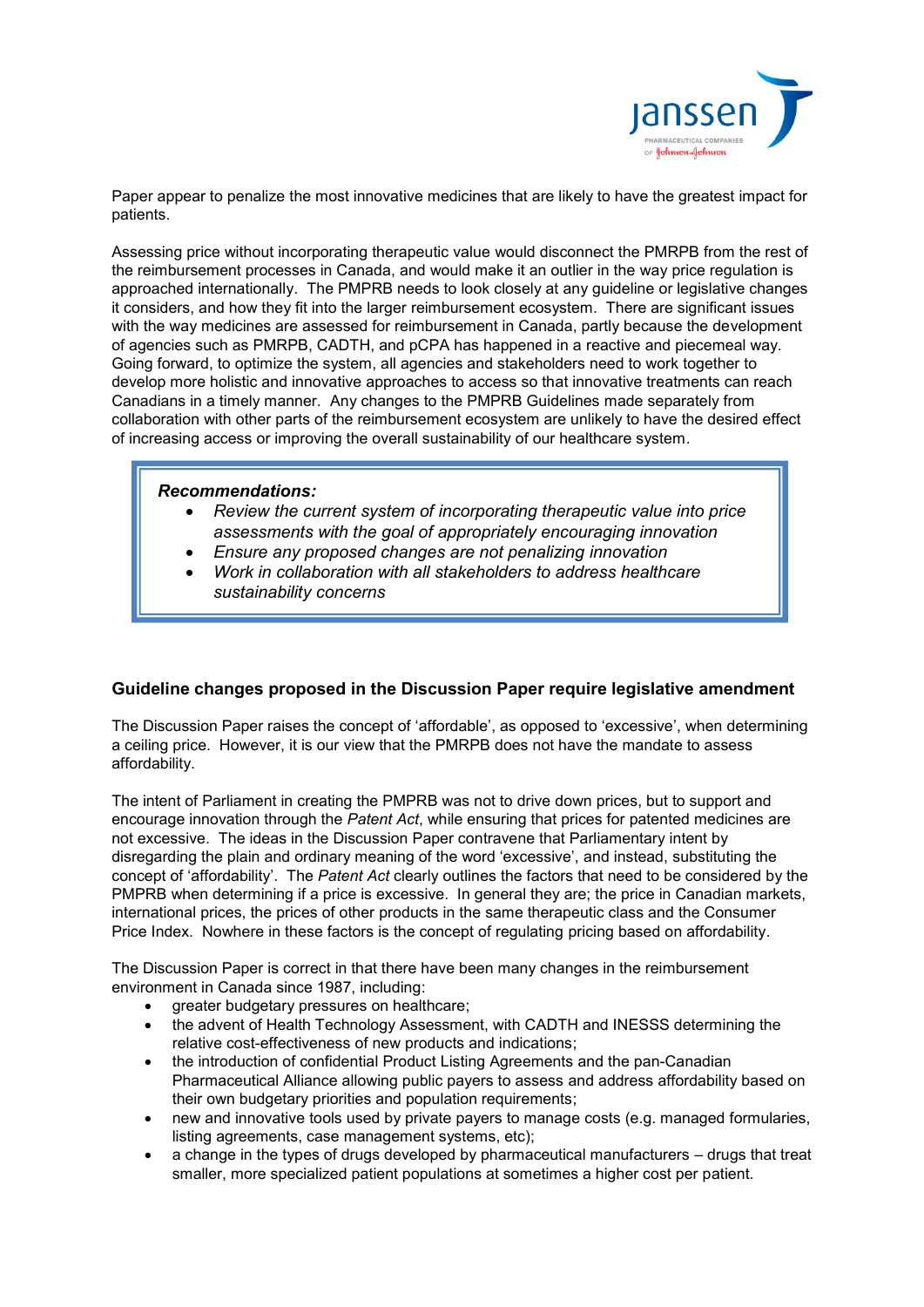

All of this has led the PMPRB to question its relevance in the face of this unprecedented level of assessment of pharmaceuticals in Canada. However, what has not changed since 1987 is the mandate of the PMPRB as determined by Parliament and set out in sections 79 to 103 of the *Patent Act* and its associated Regulations. On page 10 of the Discussion Paper, it is stated that the legal framework of the PMPRB has to be brought in line with today's pharmaceutical environment and international best practices and that "Guidelines modernization is a necessary first step toward" achieving that goal. It is Janssen's position that the proposals raised by the PMPRB in the Discussion Paper go well beyond the mandate of the PMRPB and contravene Parliament's intent. Therefore, any changes to the Guidelines should follow amendments by Parliament to the PMPRB's legal framework, not the other way around.

Parliamentary review of these amendments is particularly necessary in light of the significant and substantive nature of the changes described in the Discussion Paper. These include:

- changes to the usual meaning of the word "excessive", equating 'affordable' and 'nonexcessive' when these two concepts are very different;
- discarding the use of therapeutic benefit as a starting point for pricing analysis despite inclusion of this factor in subsection 85(1) of the Patent Act;
- unilaterally deciding to give more weight to certain factors outlined in subsection 85(1) over others, despite Parliament's intent and the Courts' clear direction otherwise;
- contradicting the intent of the Governor in Council in choosing the seven reference countries;
- eliminating the concept of price averaging, despite direction from the *Patent Act*, the *Regulations* and the Federal Court requiring the PMPRB to do otherwise.

Therefore, we are of the view that legislative amendments are required for all proposals set out in the Discussion Paper, including any substitution of 'excessive' with 'affordable'.

### *Recommendations:*

- *In collaboration with all stakeholders, determine key policy issues the government proposes to address, beyond the rhetoric of "drug prices are too high"*
- *Debate the mandate of the PMPRB in Parliament and whether it needs to be changed, in order to develop sound policy and the political will to address any concerns*

### **The PMPRB does not have the ability to assess affordability**

'Affordable' is a relative term, which encompasses not only price, but other factors such as:

- the value a payer or consumer places on a medicine;
- the patient populations in a given jurisdiction (public or private)
- the payer's/consumer's healthcare or benefits budget:
- the overall budget of which the healthcare or benefits budget is a part;
- the benefit levels of private insurance plans;
- many other factors that the PMRPB is not privy to and cannot assess.

Because the assessment and prioritization of these factors vary greatly for each payer/consumer, what is considered affordable to one payer or consumer may not be affordable to another. For this reason, the PMPRB's efforts to equate *affordable* with *non-excessive* seems illogical. Therefore asking the question "What does excessive mean to you?" is simplistic and leading.

The provinces are constitutionally responsible for managing their own healthcare budgets. As budget holders, they are best placed to determine what is affordable within their own system. They make the determination of an affordable overall drug budget based on their own eligibility requirements. For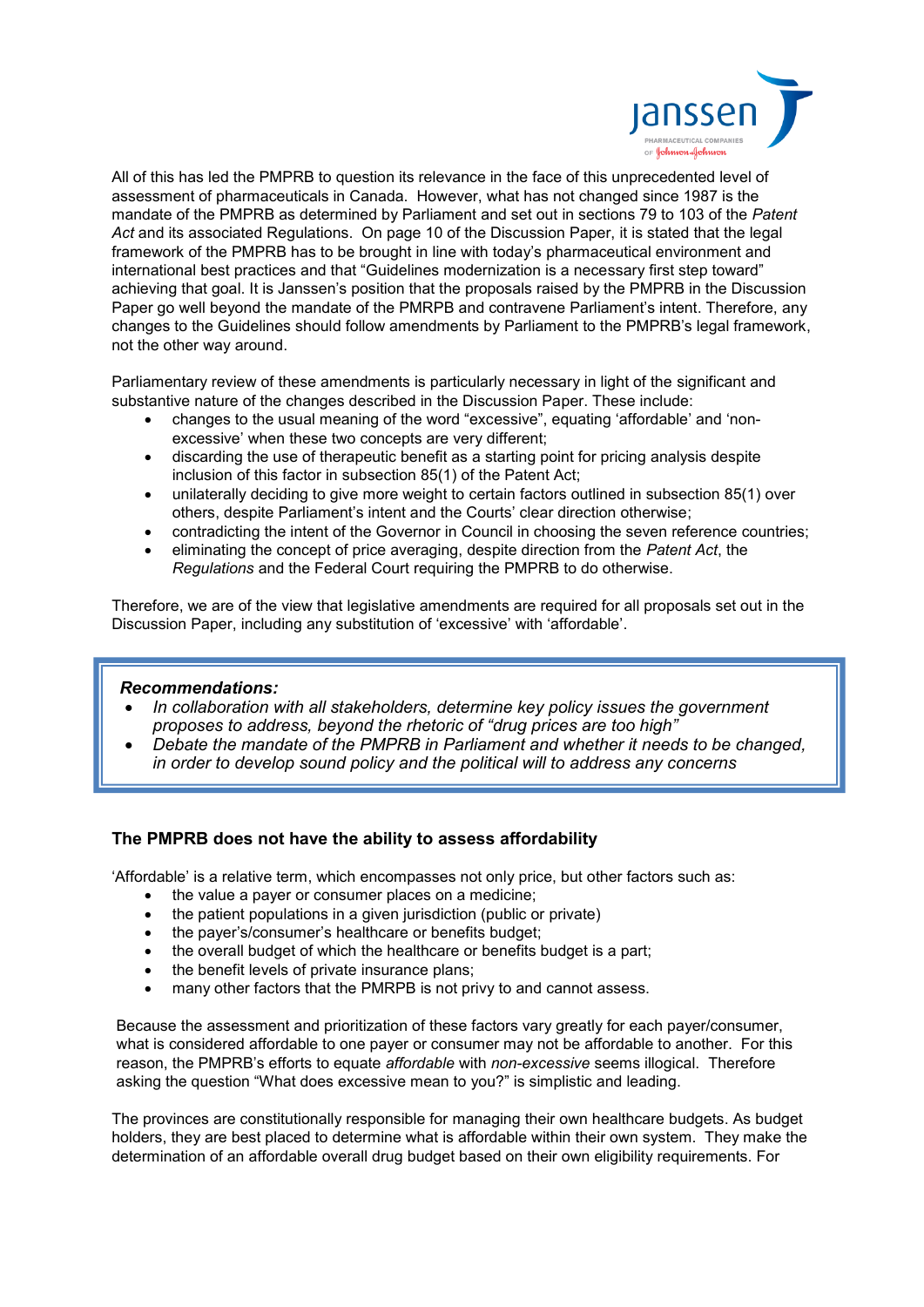

each plan, the rationale for coverage, the economic and fiscal environment, population and health needs are different, therefore, the value each province places on an individual drug may differ substantially.

This is the key role for pCPA; negotiating affordability based on the budgetary needs of the public payers. Individual drug plans choose whether or not to join a negotiation for a particular medicine, based on the needs of their population, and they then choose whether or not they value and can afford the negotiated price. The provincial drug plans, not the PMPRB, are best suited to work collaboratively with industry to determine affordability.

The same is true for employers and private insurance plans. Health benefits are offered to employees for a wide variety of reasons and the goals of these benefits are very different than those of the provincial drug plans. For example, a private payer will likely prioritize treatments that enable productive work and decreased disability. Private payers have developed a wide variety of tools to address affordability, while still providing the benefits requested by their employer customers.

Therefore, due to the wide variety of payers in Canada, in contrast to other international pricing regimes it is impossible for one single agency to assess one 'affordable' price for everyone.

### *Recommendation:*

 *Continue to allow budget holders for both public and private insurance plans to assess and determine the affordability for medicines based on their respective patient populations, higher level budgetary prioritization and values*

### **Differential and innovative pricing agreements bring more value to payers and enable access**

A key focus discussed by the PMPRB is how to regulate the price of high cost drugs, particularly those breakthrough products for which there is little or no competition. As a first principle, all stakeholders should recognize that in general, these medicines are treating patients with diseases for which there was previously no treatment and can be life-saving or life-altering. We need to work together to find a way to fund these innovative treatments to save lives today, and as an investment in future innovations.

Currently, the system allows for manufacturers to negotiate different contracts with different customers, and to provide different benefits to customers. The federal courts have upheld the concept that differential pricing is an attribute of the current legislative regime and have not allowed an interpretation or implementation of regulations that discourages manufacturers from providing benefits to customers. Forcing one price for all customers will actively discourage benefits to customers generally, and in some cases will have the unintended consequence of a higher net price for some customers who may have been receiving larger benefits, despite a lower list price overall. This is not aligned with the intent of Parliament, nor with direction from the Courts.

We need to be thinking about differential pricing in innovative ways. The PMPRB cannot put in place regulations that discourage an innovative approach to listing agreements, both for public and private payers. For example, medicines for rare diseases are often expensive, and often have supporting data that is less robust because of the difficulty in doing large clinical trials in these patient populations. There is currently an opportunity for manufacturers and payers to work together to find a way to fund the medicine at an agreed-upon price in conjunction with real-world data collection or other innovative approaches. Price and coverage is then re-assessed once the data collection is complete. In this scenario, the PMPRB is not in a position to negotiate or impose such an agreement.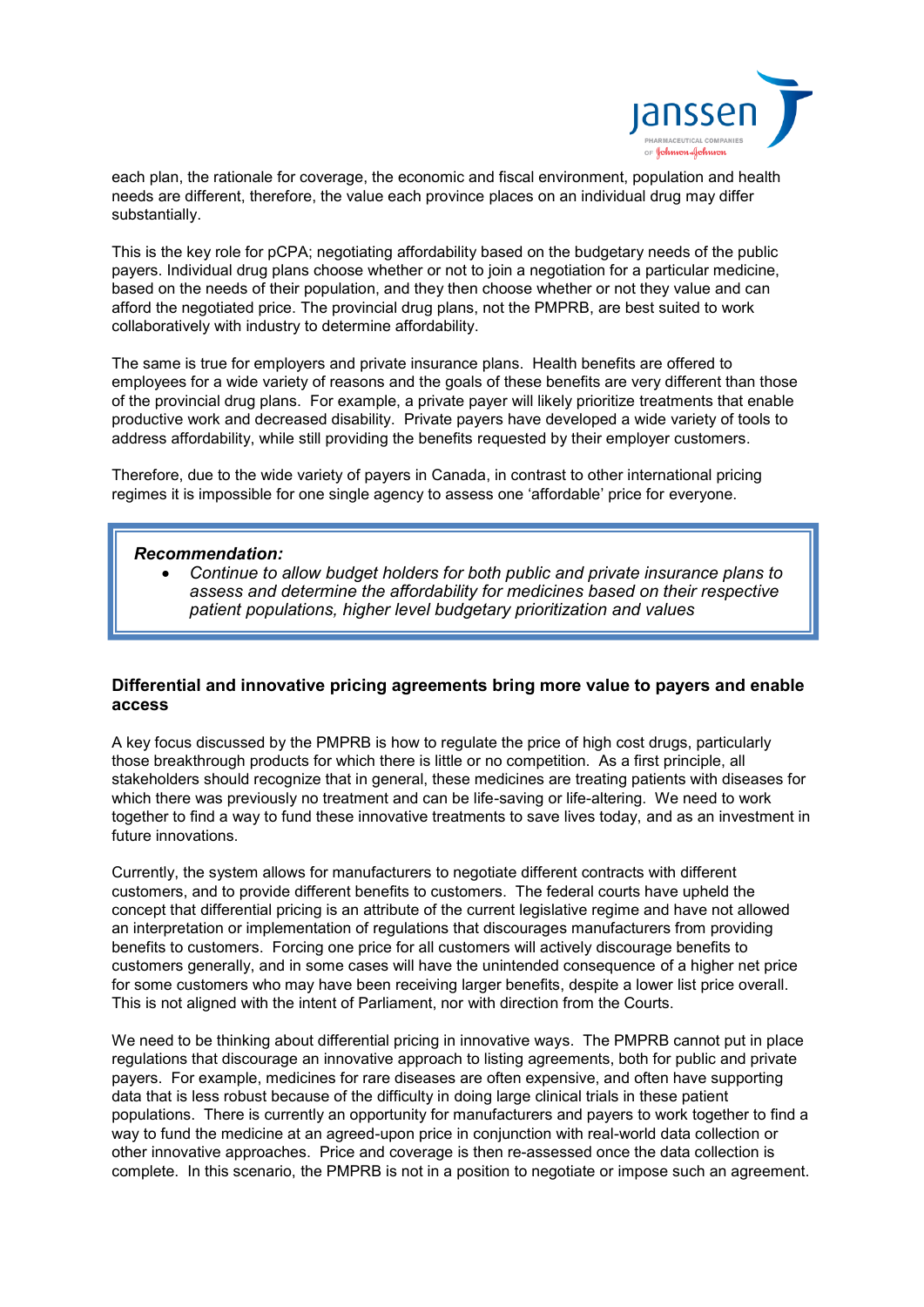

If the PMPRB puts into place regulations that significantly impact the initial price of the medicine, this takes away the ability of the manufacturer to even contemplate developing innovative coverage with evidence development or other types of agreements. The end result is less innovation available to patients.

There are many other examples of innovative approaches to listing agreements and contracts designed to address specific needs of public and private payers, hospitals and GPOs. While negotiations usually include an element of price reduction, they often also address elements that are not under the purview of the PMPRB, such as data collection, administration of the medicine to patients, supply-chain considerations, etc. As the PMPRB has no ability to address or contemplate these factors, this again highlights the need for the PMPRB to work holistically with all other stakeholders and agencies within the reimbursement system when designing Guideline changes.

### *Recommendation:*

- *Closely analyze any proposed Guideline changes to ensure there are no negative consequences with respect to:*
	- o *The ability of manufacturers to provide benefits to customers*
	- o *The ability of payers to collaborate with manufacturers to develop* 
		- *innovative approaches to providing affordable coverage*

## **Changes to the Guidelines cannot be chosen simply for the purpose of decreasing prices.**

The mandate of the PMPRB is not to drive down prices; it is to ensure that prices are not excessive. Therefore any changes to the Guidelines must be considered with this mandate top of mind. Concepts such as scheduled post-launch price decreases, new price reviews with new indications or changes in market dynamics, changing the basket of international comparators, and many other ideas in the Discussion Paper do not address the issue of excessive pricing; they are merely attempts to lower prices.

There is also no clear analysis or data to support the idea that these changes will have a positive impact on healthcare sustainability. In addition, many of these concepts are already utilized by the public and private payers through tools such as updated HTA assessments with new indications, renegotiation of pricing agreements, and tiering. Therefore, a multi-stakeholder comprehensive approach to finding innovative solutions to our healthcare sustainability issues is necessary, not a unilateral proposal for price reductions by the PMPRB. The PMPRB does not need to duplicate work already being done at the private and provincial levels by those who control their budgets.

### *Recommendations:*

- *Ensure that the intent and outcome of any proposed Guideline changes are aligned with the legislative mandate of the PMPRB.*
- *Ensure that any proposed Guideline changes do not replicate processes already underway by other agencies.*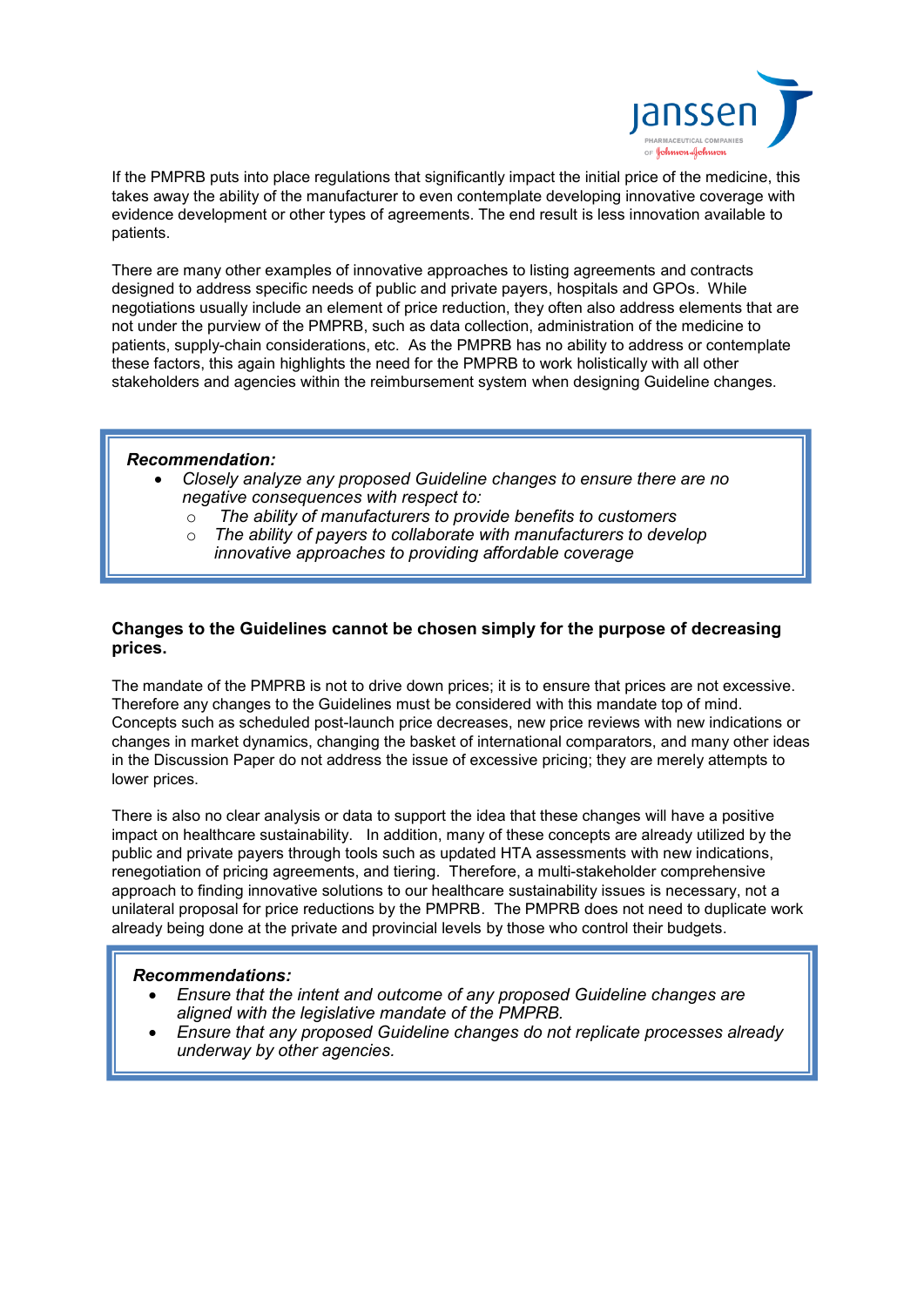

### **Competition principles and market forces must be considered in this process to ensure long-term investment in innovation.**

When looking at pharmaceutical pricing regulation from a purely economic perspective, as long as the private sector is relied upon to provide effective drug treatments to improve public health, market forces and economic incentives must remain at the centre of any national pharmaceutical pricing regime. The main reason is that the high risks taken to develop lifesaving and life-altering drugs must be appropriately rewarded; otherwise, no one will assume these risks for the benefit of public health.

The complexity of pricing dynamics is acknowledged in virtually every economic and regulatory realm. Determining 'excessive prices' for medicines is no exception. The more intervention and manipulation of pricing, the greater the risk for unintended consequences that harm consumers and distort or disrupt market factors that incentivize product development, production and supply that serve consumers in the medium and long term. This is why competition laws and authorities have largely stayed away from the area of price enforcement. It is important to note that the drug industry is marked by the presence of large buyers, including governments, who have and do exercise countervailing buyer power and as such, market forces are already in place to regulate pricing, outside of federal regulations.

The intent and effect of price regulation does not lend itself to properly reward risk taking behavior or superior innovation. In an industry that requires taking big risks to develop lifesaving medicines and improving public health outcomes, the risks of excessive intervention on pricing are also high. The market and product offerings cannot be viewed as a static single event, but rather as a continuum of events that must continue to be able to support the research and development of the next big cures. One of the most important public health priorities must be to ensure new drugs are developed and available to Canadians over the medium and long-term.

Excessive attempts to manipulate prices and downplay or remove therapeutic value from any related assessment undermine the intent of the *Patent Act* and the integrity of the patent system, and do not serve the best interests of Canadians. Moving forward, we must increase collaboration between all stakeholders to facilitate better budget and healthcare priority planning, as a shared responsibility, to ensure proper medium and long-term market functioning to develop, produce and make available new drugs of high therapeutic value to Canadians.

#### *Recommendations:*

1

- *Recognize the high-risk nature of pharmaceutical innovation*
- *Develop regulations that enable, rather than hinder, the development of new innovative treatments to the benefit of Canadians now and in the future*

### **Guideline changes must work in alignment with other steps in the reimbursement process, not duplicate or replace work done by other agencies**

The PMRPB is well aware of the governmental agencies and processes that operate in Canada to assess and determine reimbursement for drugs in Canada. No other part of the healthcare system is subject to as much bureaucratic scrutiny as the price of innovative medicines, particularly when those medicines represent only 6.4% of health spending.<sup>7</sup> If the PMPRB is determining affordability, this could significantly alter the mandate of other agencies such as CADTH/INESSS and pCPA, or at very

 $^7$  Canadian Health Policy Institute, Spending on Patented Drugs in Canada 1990-2014, February 23, 2016